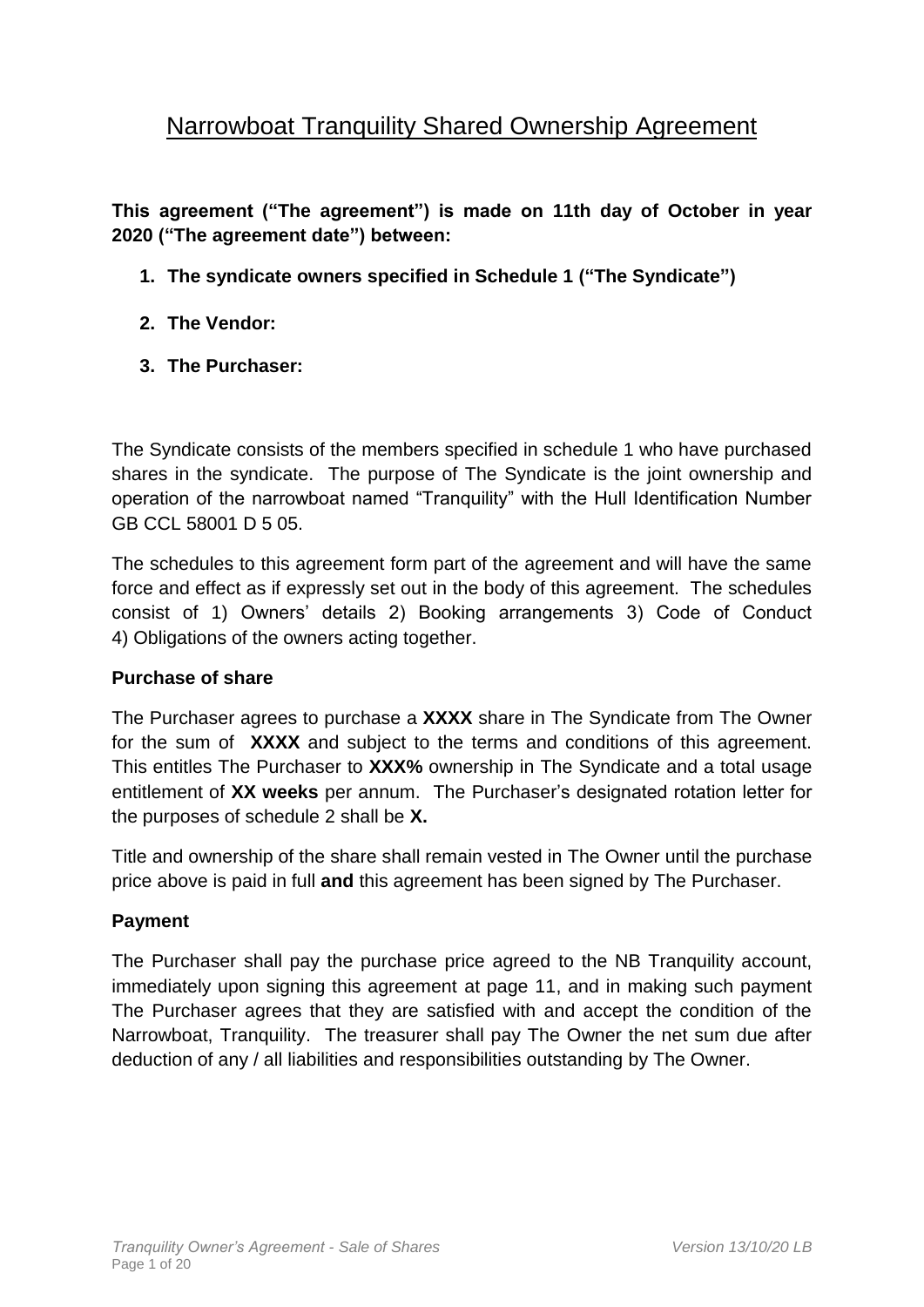# **Ownership**

On completion of the purchase The Purchaser shall be entitled to:

- 1. **XXX%** of the ownership of the narrowboat Tranquility.
- 2. Sole use of the narrowboat Tranquility at such times and in such manner as set out in the agreement and schedules

### **Membership and Obligations**

On completion of the purchase The Purchaser shall become a member of The Syndicate and The Owner shall cease to be a member of The Syndicate. Members shall be bound by the rights and obligations contained within the agreement and schedules.

#### **Entire Agreement**

This agreement constitute the entire contractual relationship between The Syndicate, The Owner and The Purchaser and there are no representations, promises, terms, conditions or obligations between the parties other than those contained or expressly referred to in this agreement. This provision does not restrict liability for any party for representations made fraudulently prior to completion of this agreement.

#### **Limitation of liability**

The Purchaser agrees that The Syndicate will not be liable for any breach of this agreement arising as a result of an Act of God or circumstances outside of its direct control.

#### **Termination**

This agreement shall continue in full force and effect from the date above until:

- 1. The narrowboat is sold in accordance with this agreement; or
- 2. The shareholding is sold or transferred by The Purchaser in accordance with this agreement and schedules, at which time the agreement shall terminate. The Purchaser shall remain liable for any breach of their obligations and / or responsibilities under this agreement after termination of this agreement.
- 3. The Syndicate members in general meeting, in accordance with the rules of this agreement, vote to alter, change or vary this agreement. This agreement will continue in force until such time as the new agreement is signed by The Purchaser.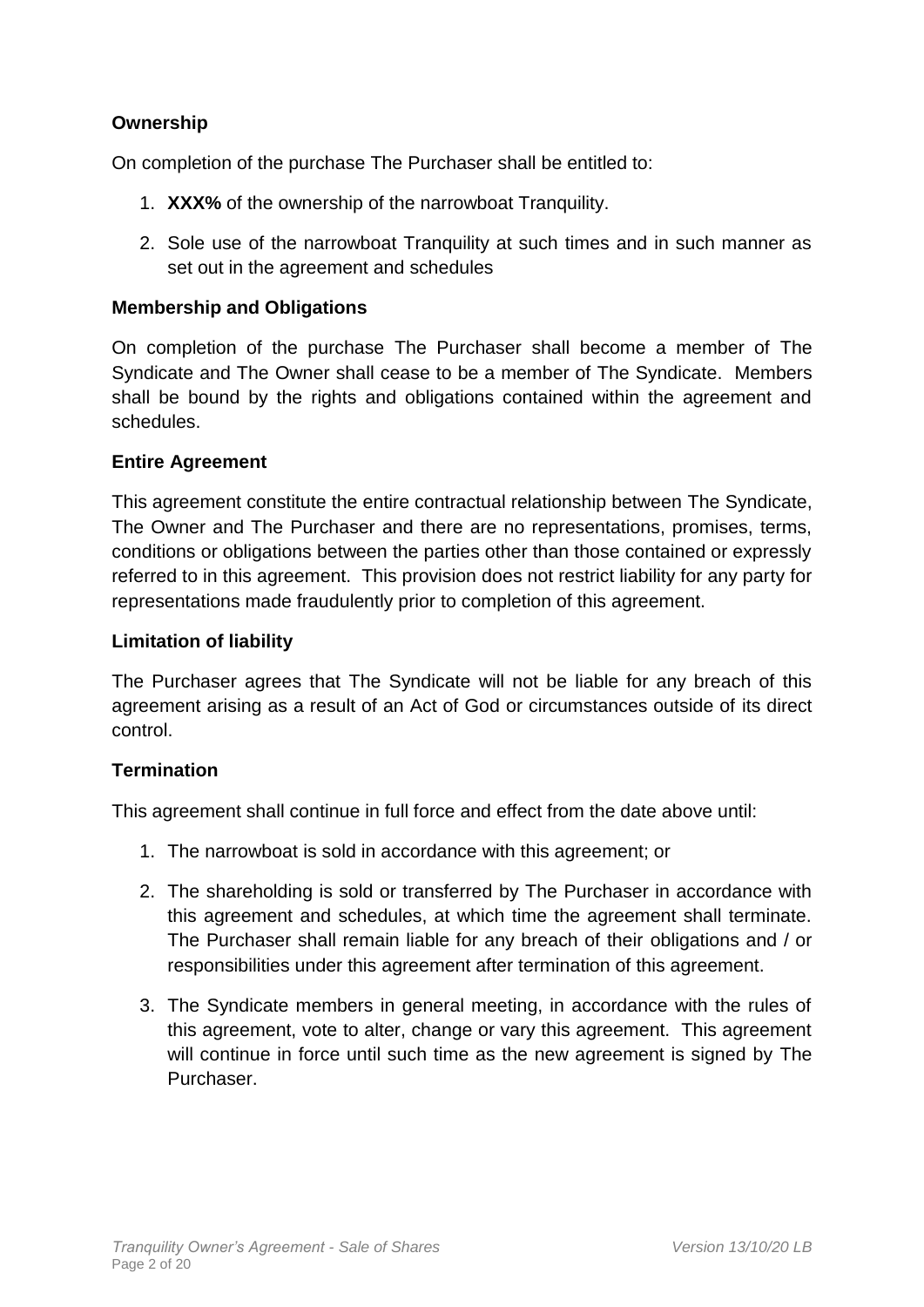## **Section 1 General**

- 1.1 Each of the owners owns one or more shares in the narrowboat Tranquility, with the hull identification Number GB CCL58001 D 5 05. ("Tranquility"), the number of shares owned being set out in Schedule 1. Shares may be jointly held but not by more than two owners each.
- 1.2 The agreement supersedes any previous agreements between the owners or between the owners and Carefree Cruising (Boatshare) Limited, formerly known as Carefree Cruising Limited.
- 1.3 The owner may at any time propose up to two authorised users. Such authorised users shall be subject to the conditions of usage under this agreement and are subject to approval by the existing owners.
- 1.4 The owners will use reasonable endeavours to operate the shared ownership scheme in the mutual interests of all the owners of Tranquility. Each owner accepts the obligations set out in schedule 4.
- 1.5 The agreement has no fixed termination date but may be modified or terminated as set out below.
- 1.6 The agreement may be modified by the owners at an annual or extraordinary general meeting as set out in section 2 below. It can only be terminated if all owners sell Tranquility to one of their number or to a third party.
- 1.7 No owner may own more shares than the equivalent of eight weeks usage, except in conjunction with all other owners.
- 1.8 This agreement may only be amended by written agreement of all parties thereto (or their lawful assigns)
- 1.9 Written notices required by this agreement can be made either by letter or email.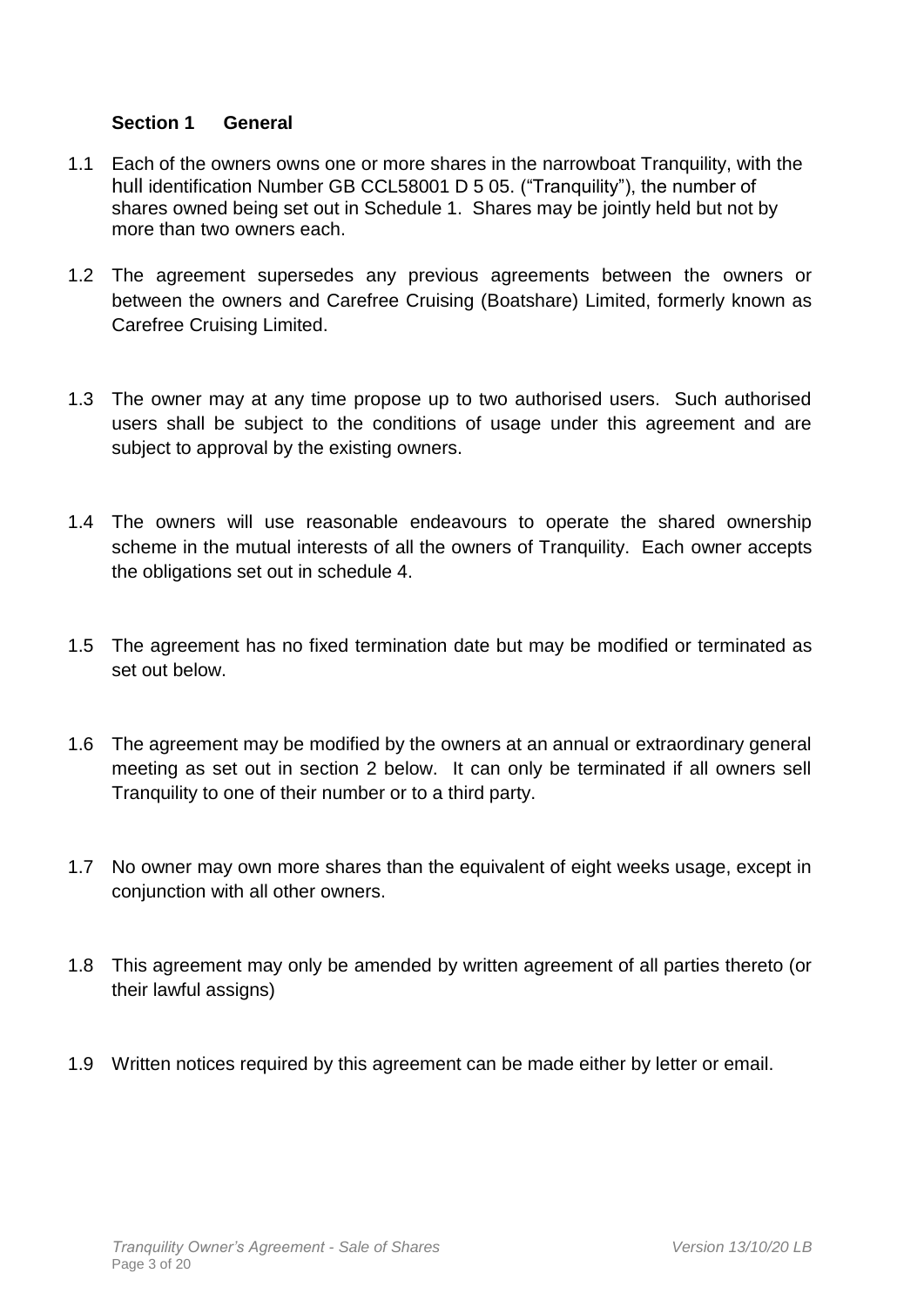- 1.10 In this agreement the masculine includes the feminine and the singular includes the plural in any reference made to the owner of a share and includes authorised users unless inconsistent with the context.
- 1.11 The owners will formally review this agreement at regular intervals not more than 5 years after the previous formal review. This does not preclude amendments to the agreement being made in the normal course of meetings.

## **Section 2 Governance and responsibilities**

- 2.1 The owners will hold an annual general meeting ("AGM") no later than 1<sup>st</sup> March of each useage year. The quorum of this meeting shall be 50% If owners are unable to attend, where practicable they can attend by telephone or internet or may issue proxy instructions in writing to any attending member.
- 2.2 At each AGM office bearers will be elected as follows:

## Chairman **Treasurer**

Each office bearer must own a separate share in Tranquility. These office bearers hold office from the end of the AGM to the end of the next AGM, unless amended at an earlier EGM. [Clause suspended  $7<sup>th</sup>$  Sept 2019 to AGM 2020]

No bearer of any office shall be entitled to any remuneration for the services performed on behalf of the syndicate. They may claim out of pocket expenses necessarily incurred in the performance of their duties and may delegate their duties to other owners at the rate specified by HMRC.

- 2.3 The AGM agenda will include the following items
	- A report from the chairman on the usage of Tranquility during the year
	- A report from the secretary with recommendations for bookings and moorings for the following year
	- A report from the treasurer on the accounts for the previous year and proposed budget for the following year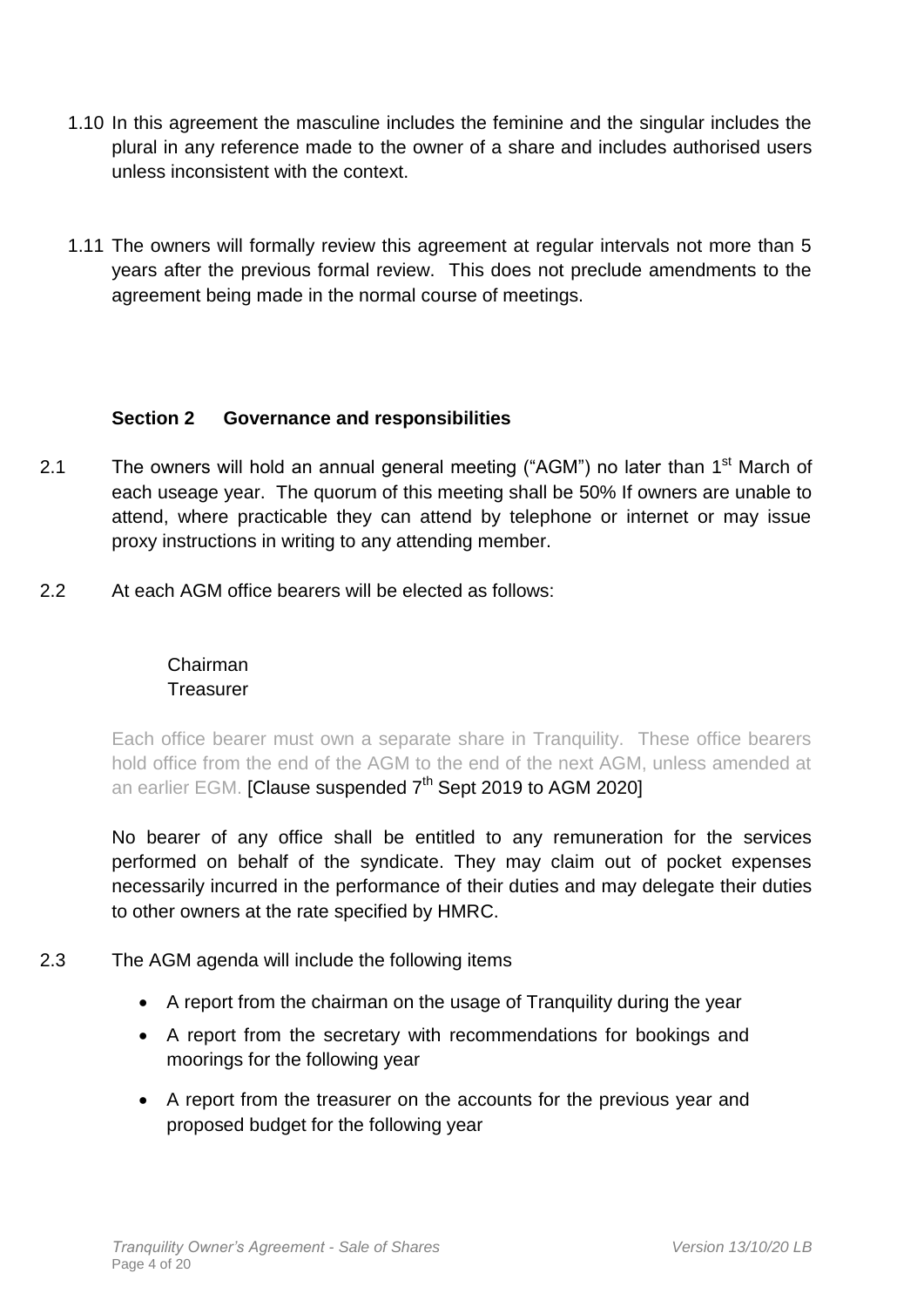- A report from the chairman on the state of Tranquility with proposals for winter works and any other maintenance or replacement requirements
- Election of office bearers for the following year
- Dates of unavailability for booking due to maintenance
- Agreement on moorings for the following year
- Agreement on scope of licence to be purchased for the following year
- Agreement on insurers for the following year
- Agreement on membership of RCR or other rescue scheme
- Agenda items raised by owners prior to the AGM pertaining to **Tranquility**
- 2.4 The responsibilities of the office bearers include but are not limited to:

The chairman will convene and chair the AGM and any other meeting. He may nominate a deputy if unable to attend.

The treasurer will open and operate a bank account in the name NB Tranquility Owners Syndicate. He is responsible for collection and recording of all payments from owners, for paying all invoices properly charged to Tranquility and for arranging payment for insurance, licence and any subscriptions agreed at the AGM.

The treasurer is responsible for preparing quarterly accounts for Tranquility. Accounts will be circulated to all owners each quarter by means agreed by the owners.

The allocations secretary is responsible for the operation of the booking procedure, for keeping records of owners' names, addresses and contact details and for taking and circulating minutes of the AGM and any other meetings, making such information available for circulation by means agreed by the owners.

2.5 Each share in Tranquility is entitled to vote by percentage ownership as shown in Schedule 1. A simple majority in favour is required for decisions which are essential to the normal maintenance and running costs of Tranquility including any consequential amendments to this agreement that do not affect ownership of Tranquility.

A majority of 75% is required for any of the proposals set out below:

• The sale of Tranquility and the winding up of the syndicate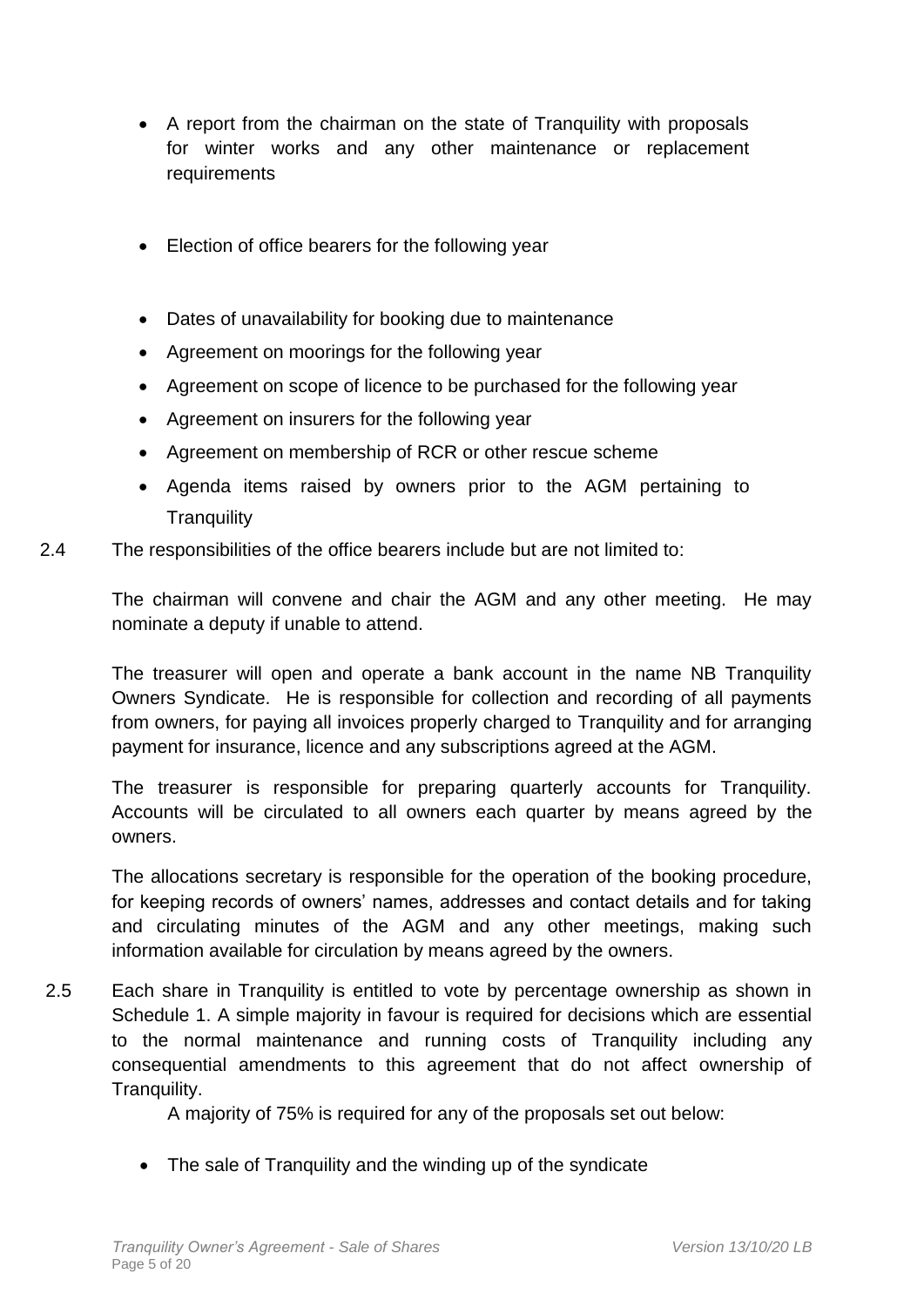- The sale of Tranquility and acquisition of another boat
- A change in the method of propulsion
- A change to the maximum annual total number of weeks usage available
- The exclusion of an owner under section 5.4
- Any proposed change in the voting rights under this section
- Additions or deletions to this list

In the event of a tied vote the chairman has the casting vote which must be exercised in favour of the status quo unless this is not possible, in which case the chairman may use reasonable discretion.

- 2.6 An extraordinary general meeting ("EGM") may be called by the chairman at any time at his discretion, subject to notice being given as below. Any three owners may call an EGM. There is no restriction on what may be discussed or agreed at such meeting subject to the provisions in 2.5 above.
- 2.7 Minimum notice of two weeks must be given of any meeting unless there is an emergency requiring immediate action. This notice can be given by post or internet.

# **Section 3 Use of Tranquility**

- 3.1 Procedure for selecting usage weeks is set out in Schedule 2
- 3.2 Any two owners may mutually agree to swap weeks already booked on notifying the allocations secretary.
- 3.3 Where an owner is unable to use an allocated week and cannot arrange a mutually agreeable exchange, that owner will notify the allocations secretary as soon as possible.

The allocations secretary will invite all owners to express an interest in the available week, giving a deadline 7 days hence. Where this is not possible due to short notice [fewer than 7 days], no less than 24 hours will be notified for responses.

When the notified time has elapsed, all owners expressing an interest will be considered in priority order:

1. Any owner who, through breakdown or maintenance overrun has lost a whole week of allocation within the last 12 month period from the first date the available week.\*\*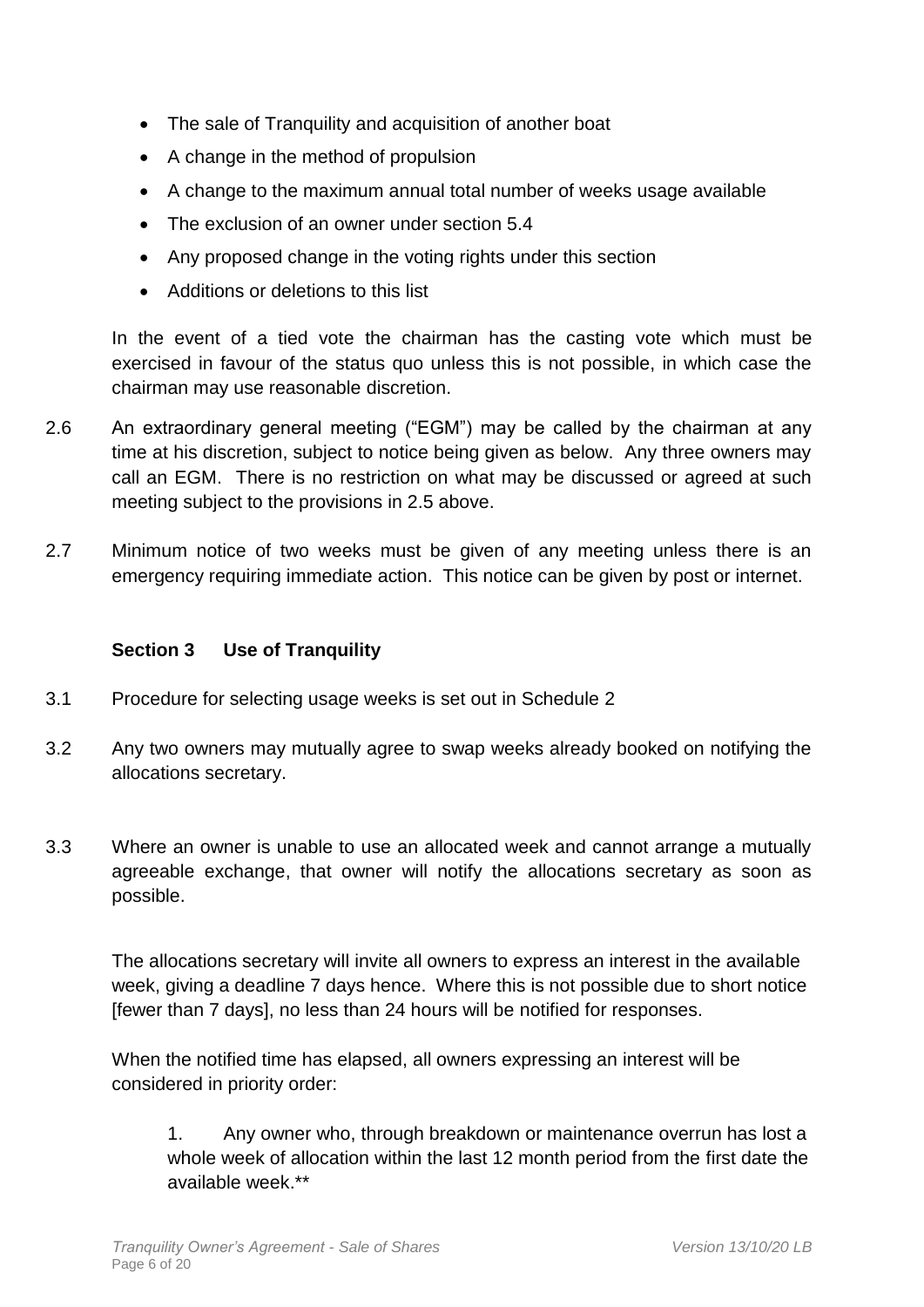2. Any owner who, through breakdown or maintenance overrun has lost a part week of allocation within the last 12 month period from the first date the available week.\*\*

3. Any other owner

Where more than one owner with the highest of these priorities applicable, expresses an interest, the allocation secretary will draw the name randomly.

Where the allocation secretary is an interested party in the decision, they will contact an independent owner to draw the name.

\*\*It should be noted that at 1. And 2. Above, loss is defined as unavoidable loss of allocation through breakdown or maintenance overrun resulting in the boat being unavailable to use. Where an owner chooses to forego a week where the boat is available for cruising, this will not count as a loss regardless of whether days were used or not. Where an owner foregoes a whole week where the boat is available for part of that week they will be considered to be in category 2, regardless of whether any days were used.

- 3.4 An owner, or their **nominated** person(s) must be present at all times when Tranquility is being used and is not moored or undergoing maintenance and must be in overall responsible control of Tranquility.
- 3.5 No owner shall hire or otherwise part with possession or control of Tranquility either skippered or not during that owner's allocated weeks.
- 3.6 When using Tranquility the owner shall ensure that all those on Tranquility comply with the applicable licence terms and conditions and the relevant by-laws currently in force, in addition they will observe the code of conduct set out in Schedule 3. The owner shall draw the attention of everyone on Tranquility to the code of conduct a copy of which shall be kept on board Tranquility and not removed therefrom.

#### **Section 4 Maintenance contributions**

4.1 The owners will operate a fund in respect of Tranquility. Payments will be made from the fund in respect of Tranquility as advised by the treasurer.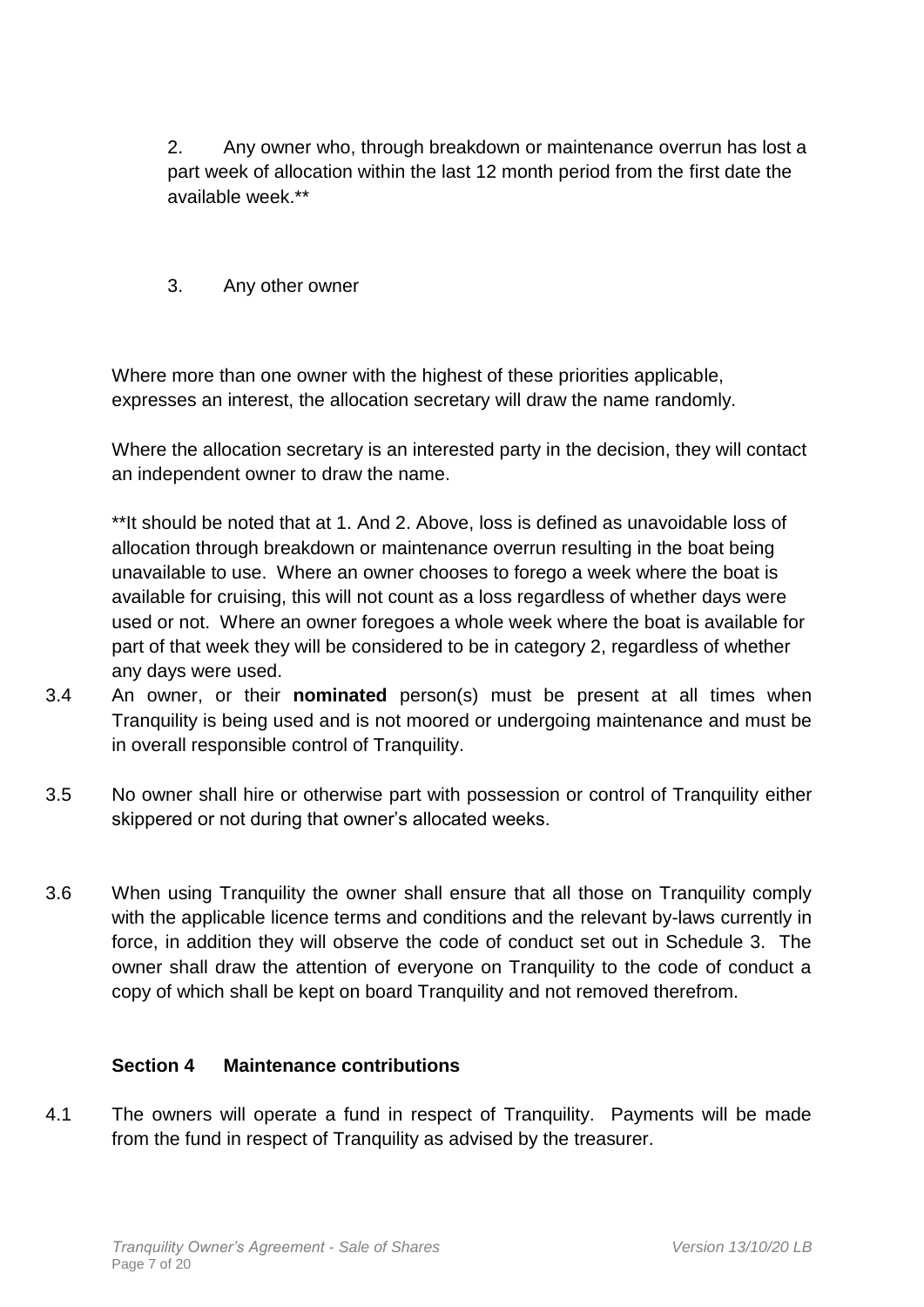- 4.2 The owners shall by  $1<sup>st</sup>$  March in each year during the currency of this agreement agree a breakdown of the expenditure out of any payments into the fund for the twelve month period which ended on last day of February of the same year.
- 4.3 The amount of the contributions for each year will be calculated in the light of the previous year's expenditure and taking into account foreseeable expenditures in the year ahead.
- 4.4 Each owner shall pay a sum into the fund as a minimum twice yearly. The treasurer will advise the total payments to be made in reasonable time prior to the due payment dates of 1<sup>st</sup> June and 1<sup>st</sup> December. Where an owner wishes to pay monthly, the treasurer will advise the payment to be made monthly in reasonable time prior to the initial payment due date.
- 4.5 On the sale of Tranquility any surplus in the fund will be divided amongst the owners in accordance with their respective percentage share-holding. Any deficit will be deducted from the proceeds of the sale of Tranquility before allocating the net proceeds to the owners.
- 4.6 The owners shall make payments from the fund directly applicable to Tranquility for Tranquility's benefit and the benefit of her users.
- 4.7 In the event that payments are necessary in the essential upkeep of Tranquility that exceeds the amount currently available in the fund, the owners will contribute additional single contributions to the fund to cover these payments according to weekly shareholding.

#### **Section 5 Defaults and Disputes**

- 5.1 If any owner fails to pay any amount due under the agreement within 14 days of the due date, use of Tranquility will be prohibited and the owner will relinquish voting rights at any meetings until the arrears are paid. The owner will forfeit any allocated weeks unless all arrears are paid 7 days before the start of the allocated week. The weeks will then become available to any other owner as at 3.4 above.
- 5.2 The owners collectively will not accept any responsibility for any personal loss or damage arising during the use of Tranquility by an owner or their guest(s) or family. In the event of any such persons making any claim against the owners arising from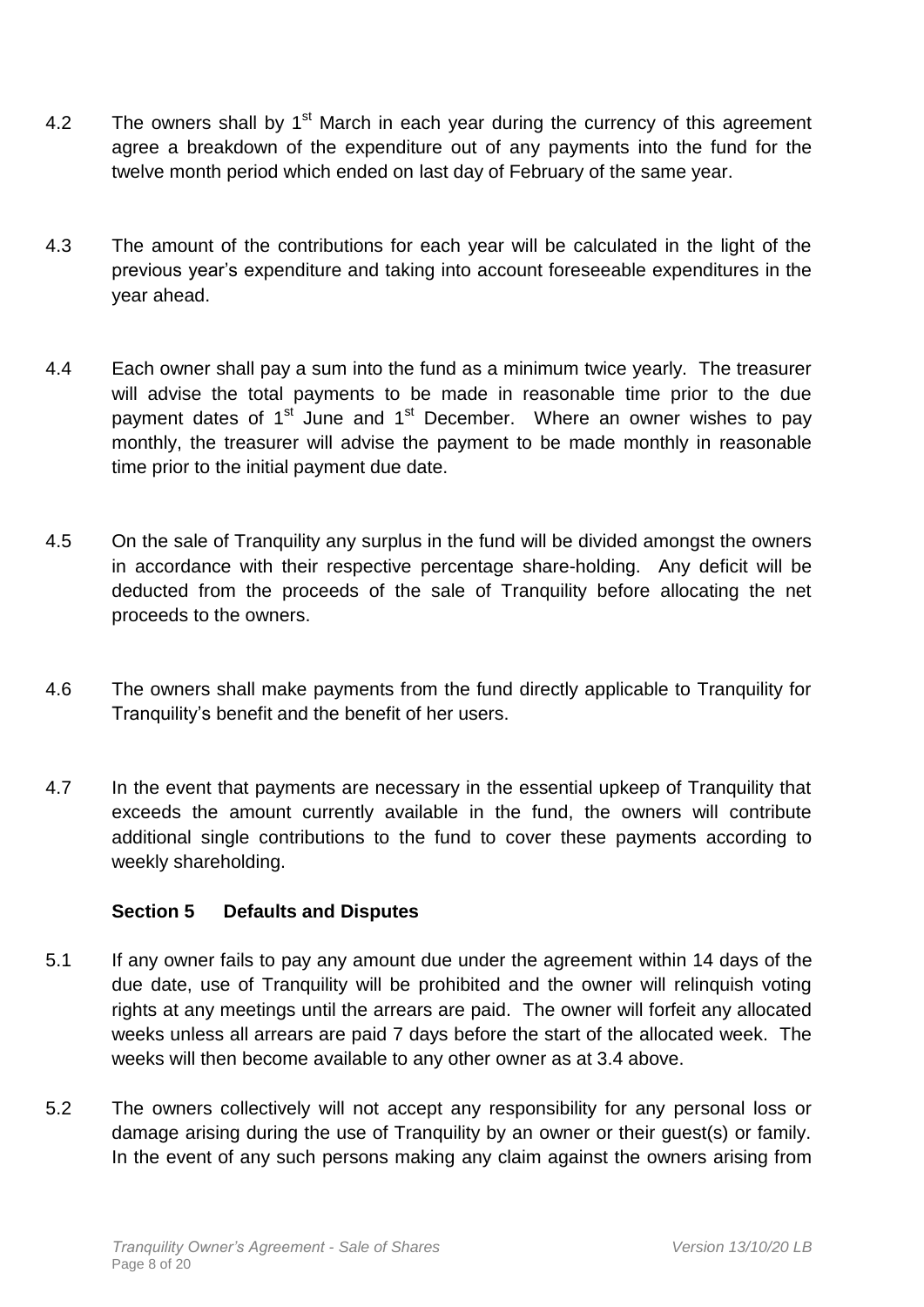such loss or damage while the owner has responsibility as at 3.4 above, the owner will provide the remaining owners with a full indemnity.

- 5.3 If an owner incurs costs through the deliberate or wilful breach of any of the terms of the agreement, including schedules, the owner shall pay to the fund the full cost of remedying the breach together with costs, legal and otherwise, of recovery against the owner. In particular if the owner's deliberate or negligent conduct had been such as to prevent or restrict the availability or amenity of Tranquility for the benefit of other owners, the owners will pay all the costs incurred in making suitable arrangements for the benefit of other owners.
- 5.4 Without prejudice to the preceding clause, if in the opinion of the holders of at least 75% of shares owned, the owner their guest(s) or family
	- a) Either wilfully or negligently causes damage or injury to Tranquility or to the mooring adjacent to Tranquility or to any person or property on Tranquility.
	- b) Is in serious breach of the code of conduct as at schedule 3, or after due warning persists in any breach.
	- c) Behaves in an antisocial manner towards other owners of Tranquility or other boats or boat users:

Then the other owners by written notice addressed to the owner, either by post or internet may suspend, terminate or subject to conditions the right to use Tranquility. In serving such a notice the other owners shall give their reasons but shall not be liable to the owner for any inaccuracy in the reasons, provided the reasons reflect the genuine belief of the other owners. In the event of termination the owner shall be required to sell their share(s) in Tranquility as soon as practicable, subject to the condition that the outstanding fund contributions and any other amounts due as at 5.2 and 5.3 above, and any other consequential costs of the dispute, will be deducted from the net sale proceeds and paid into the fund. The owner will also be liable for any reasonable costs incurred by the syndicate in enforcing this clause, such costs to be deducted from the payment due on the sale of the share(s).

- 5.5 Within one calendar month of the notice date, the owner may appeal to the other owners in writing against the terms of the notice, the appeal to be addressed to the chairman and the secretary. The noticed served by the other owners shall take effect until the outcome of any appeal is ascertained. Service of the notice does not terminate the agreement and the owner will continue to be liable hereunder.
- 5.6 If a majority of the owners agree to vary or set aside a notice issued as at 5.4 above, the notice shall be varied or set aside accordingly.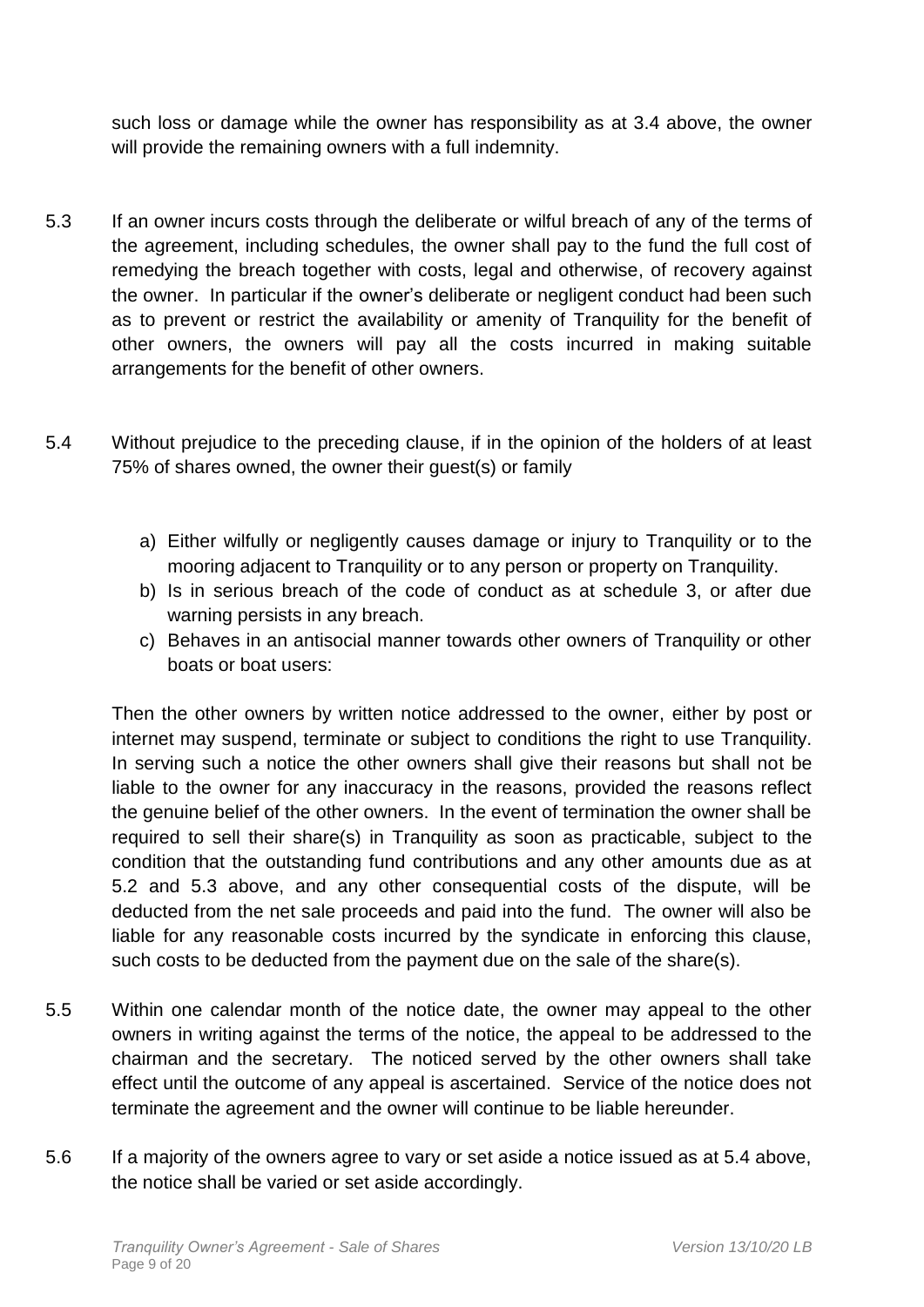- 5.7 The owners will use their best efforts to resolve any disputes between themselves and will then seek the assistance of the chairman, (or secretary if the chairman is one of the parties in dispute). If the dispute is unresolved it will be discussed at the next AGM or if urgent at an EGM, for the purpose, summoned by the chairman (or secretary if the chairman is one of the parties in dispute) on receipt of notice from the disputing owners.
- 5.8 If the dispute is unresolved then the owners will agree an arbitrator whose decision will be final and binding upon all owners. In the event of failure to agree an arbitrator, the President of the Yacht Brokers, Designers and Surveyors Association will be requested to nominate a specialist in Inland Marine Craft as arbitrator.

#### **Section 6 Assignment**

6.1 Any owner may assign their share under the agreement including the share in the proceeds of sale of Tranquility with the consent of the other owners, such consent not to be unreasonably refused and dependant upon the new owner signing this agreement.

#### **Section 7 Sale of shares**

- 7.1 Any owner may sell the whole, but not part, of one or more of their shares in Tranquility at any time, subject to the conditions of section 7 of this agreement.
- 7.2 The owner must notify all the other owners in writing, by post or email, of the intention to sell, indicating the offer price.
- 7.3 Within 14 days of notice being given, any other owner who does not already own shares up to the limit specified at 1.6 above (less the current share for sale), may purchase the share on offer and give written notice to the Treasurer.
- 7.4 If two or more owners wish to purchase the share(s) or offer then the treasurer shall invite each owner to submit a written tender of their highest offer, the share(s) will be sold to the owner submitting the highest tender within 14 days.
- 7.5 Following the notification set out in 7.3 or on receipt of a negative response from all existing owners, whichever is earlier, if no owner wishes to purchase the share(s) the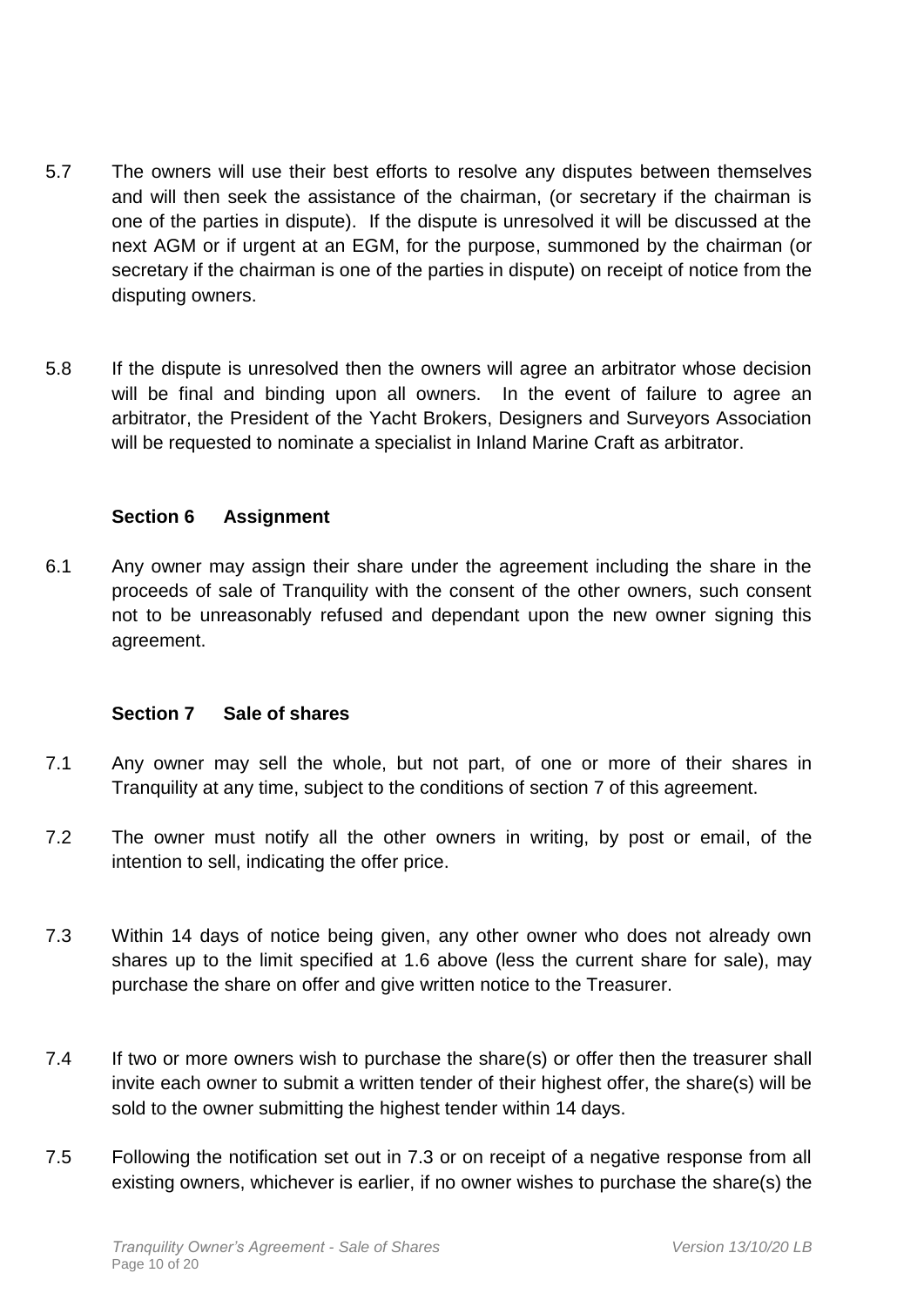selling owner may offer the share(s) for sale on the open market at their own expense subject to the purchaser signing a copy of this agreement duly witnessed before completing the purchase. The copy must be received by the secretary before the sale is completed. On completion of a sale the secretary will issue a revised schedule 1 to all owners.

- 7.6 Whenever a share is sold the buying party will issue a payment to NB Tranquility through the treasurer. The new owner is obliged to sign a copy of this agreement and on completion of the sale, thus releases the selling owner from any obligations under this agreement. When this has been done the treasurer shall then issue payment to the selling owner in the same amount less any amounts due to the Tranquility bank account by way of arrears of payments due to the fund or in any other way. The selling owner remains responsible for their proportion of the running costs until the new owner has signed a copy of this agreement and on completion of the sale.
- 7.7 In the event of the treasurer selling or buying a share, the transactions will be conducted through the chairman.
- 7.8 If agreed by at least 75% of shareholdings the owners shall offer Tranquility for sale as soon as practicable. The owners shall use their best endeavours to obtain the best price for Tranquility in accordance with prevailing market conditions. Out of the gross proceeds of the sale shall be paid all the expenses of sale, any independent brokerage fee where applicable and any deficit on the fund as at the termination date. The owner of each share shall then be paid according to the percentage shareholding owned less any sum that may be owed by the owner under the agreement.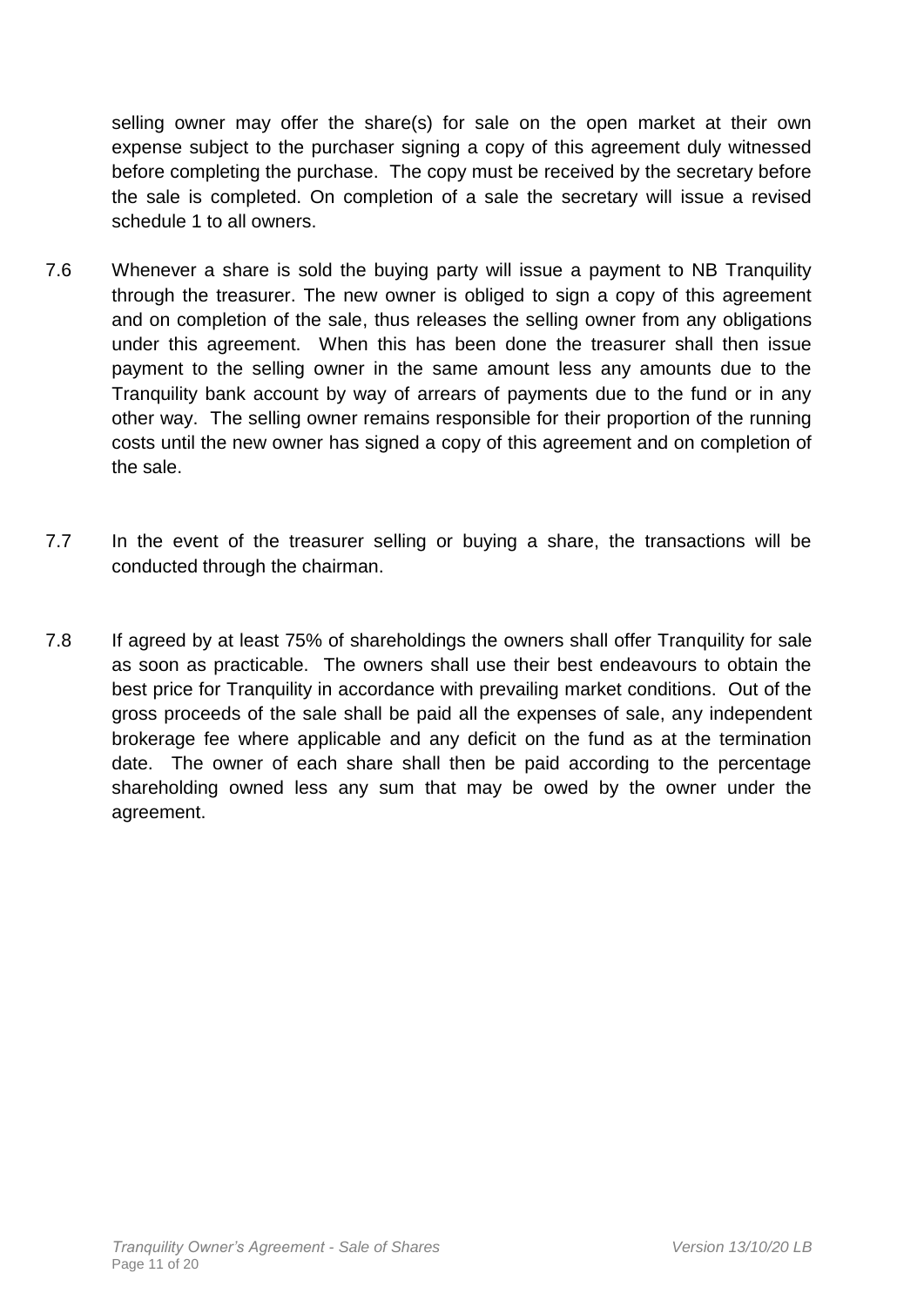## **Governing Law**

**The parties to this agreement herby agree that the governing law in relation to this agreement and the affairs of the syndicate is the law of England and Wales**

Each purchaser to sign, date and have signature independently witnessed below:

|  | Date $\frac{1}{\sqrt{2}}$ / $\frac{1}{\sqrt{2}}$ (DD/MM/YYYY)       |              |
|--|---------------------------------------------------------------------|--------------|
|  | In the presence of:                                                 |              |
|  |                                                                     |              |
|  | Name                                                                |              |
|  | <b>Address</b>                                                      |              |
|  |                                                                     |              |
|  |                                                                     |              |
|  |                                                                     |              |
|  | Date $\frac{1}{\sqrt{2\pi}}$ / $\frac{1}{\sqrt{2\pi}}$ (DD/MM/YYYY) |              |
|  | In the presence of:                                                 |              |
|  |                                                                     |              |
|  | Name                                                                | (PRINT NAME) |
|  | <b>Address</b>                                                      |              |
|  |                                                                     |              |
|  | Occupation                                                          |              |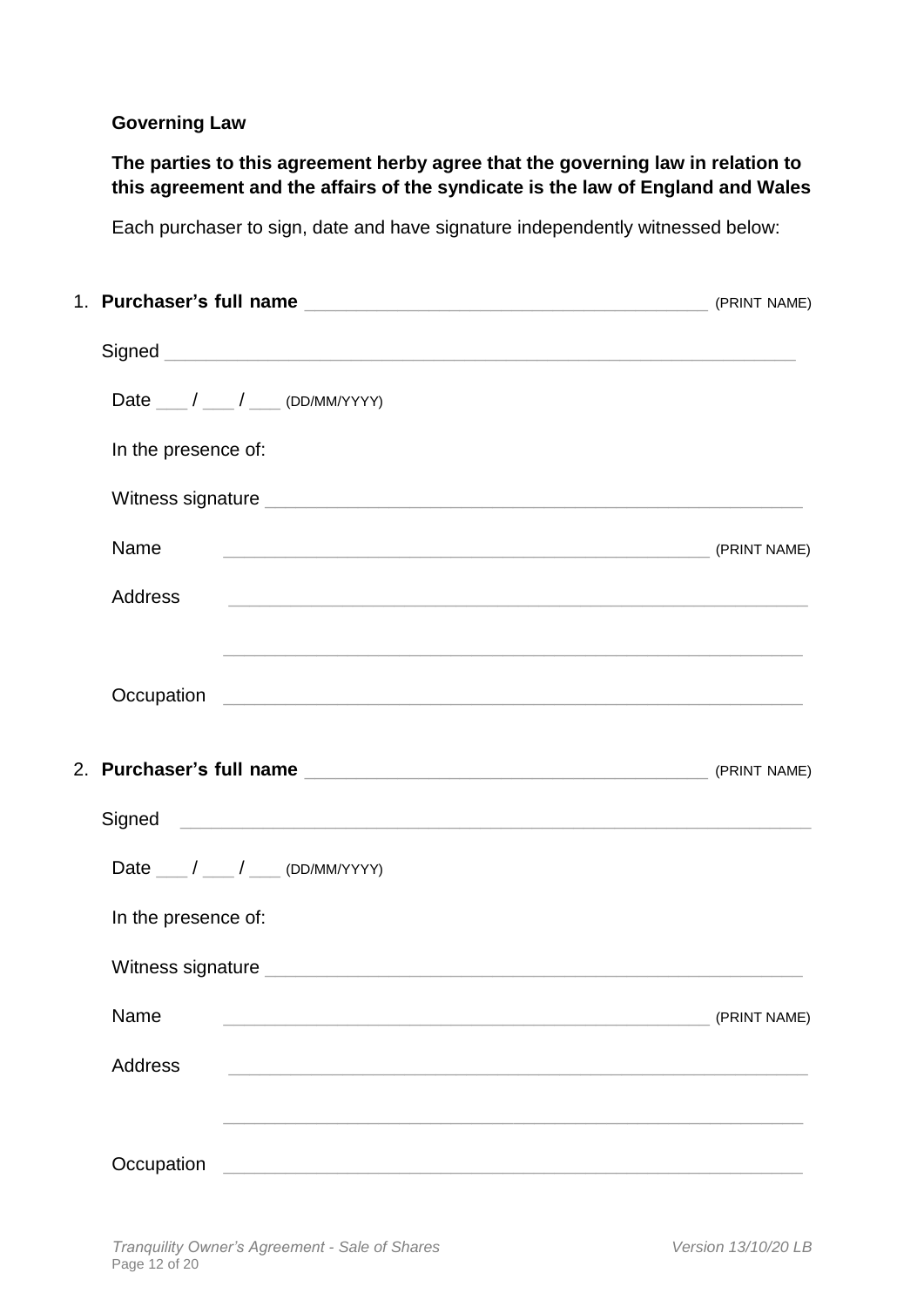Each owner (selling share) to sign, date and have signature independently witnessed below:

### 3. **Vendor's full name**

| Date $\frac{1}{\sqrt{2}}$ / $\frac{1}{\sqrt{2}}$ (DD/MM/YYYY)                                                                           |              |  |  |  |  |  |  |
|-----------------------------------------------------------------------------------------------------------------------------------------|--------------|--|--|--|--|--|--|
| In the presence of:                                                                                                                     |              |  |  |  |  |  |  |
|                                                                                                                                         |              |  |  |  |  |  |  |
| Name                                                                                                                                    |              |  |  |  |  |  |  |
| <b>Address</b><br><u> 1989 - Johann John Stone, mensk politik en oantal fan de ferske fan de ferske fan de ferske fan de ferske fan</u> |              |  |  |  |  |  |  |
|                                                                                                                                         |              |  |  |  |  |  |  |
|                                                                                                                                         |              |  |  |  |  |  |  |
| 4. Vendor's full name                                                                                                                   |              |  |  |  |  |  |  |
|                                                                                                                                         |              |  |  |  |  |  |  |
| Date $\frac{1}{\sqrt{2\pi}}$ / $\frac{1}{\sqrt{2\pi}}$ (DD/MM/YYYY)                                                                     |              |  |  |  |  |  |  |
| In the presence of:                                                                                                                     |              |  |  |  |  |  |  |
|                                                                                                                                         |              |  |  |  |  |  |  |
| Name                                                                                                                                    | (PRINT NAME) |  |  |  |  |  |  |
| <b>Address</b>                                                                                                                          |              |  |  |  |  |  |  |
|                                                                                                                                         |              |  |  |  |  |  |  |
| Occupation                                                                                                                              |              |  |  |  |  |  |  |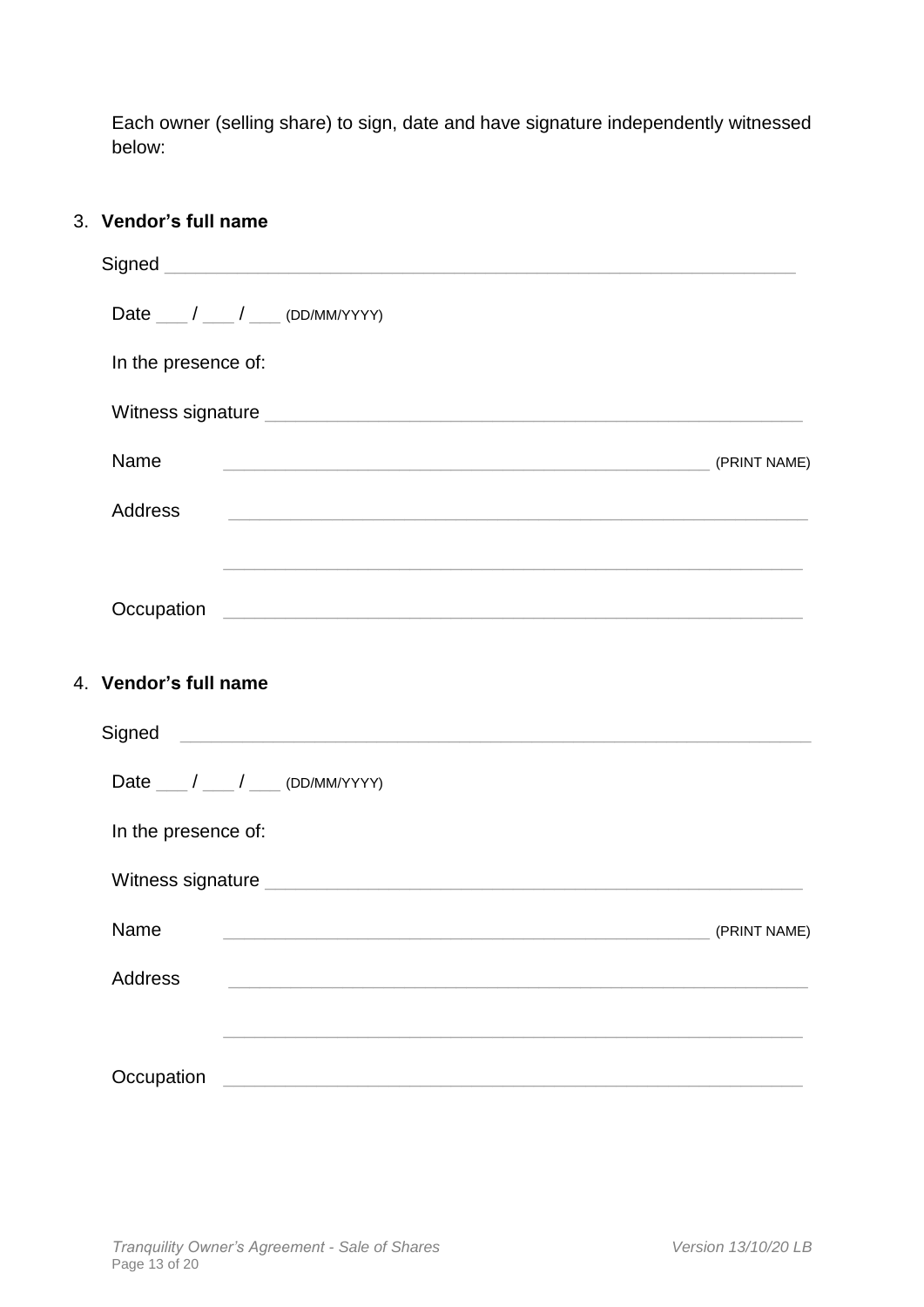Insert **latest contact list**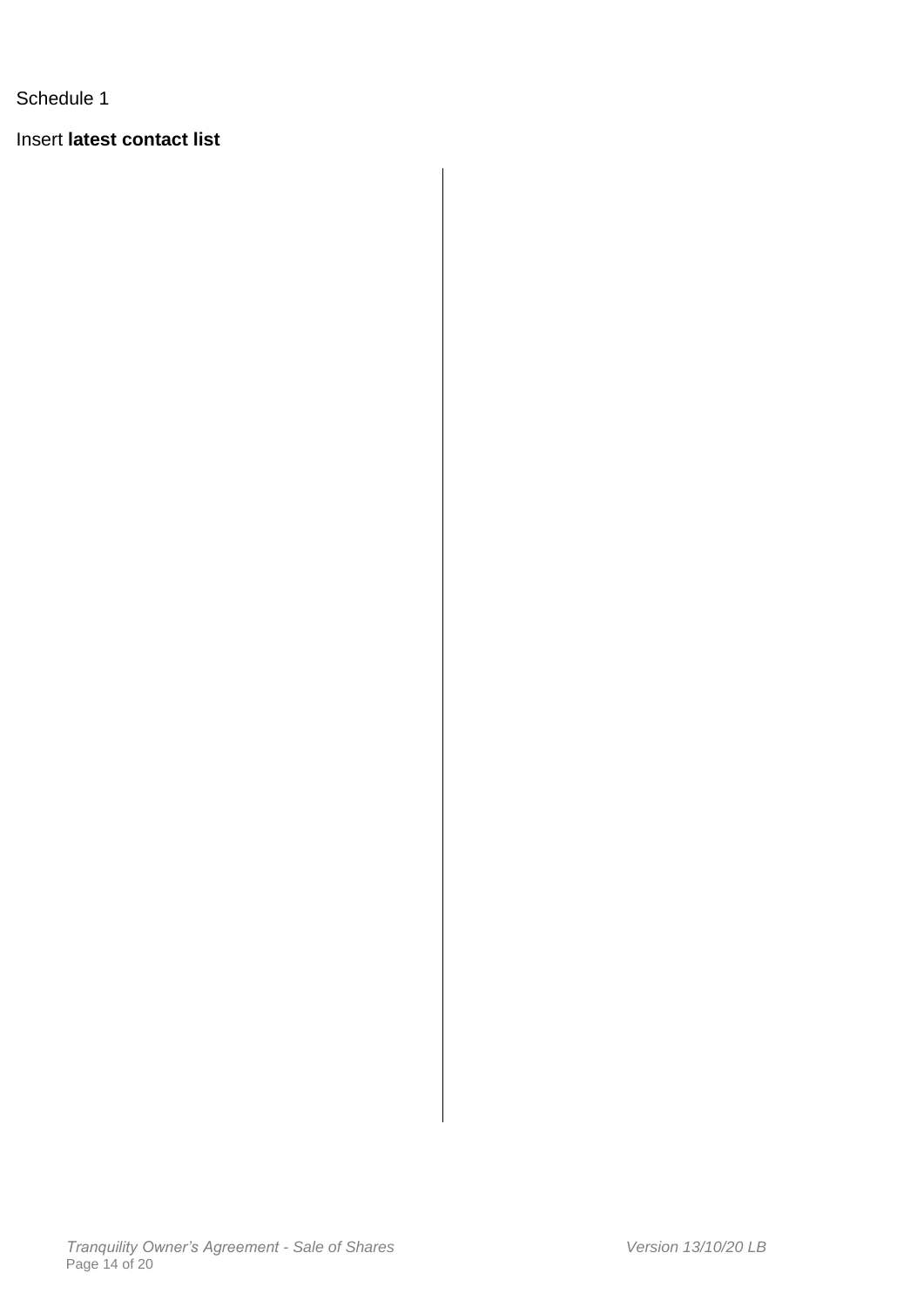Booking arrangements

# **Designated share colour**

| $1/24$ Red  | 1 red week (High Season)    |
|-------------|-----------------------------|
|             | 1 yellow week               |
| 1/24 Red    | 1 red week (High season)    |
|             | 1 blue week                 |
| 1/12 Red    | 2 red weeks (High season)   |
|             | 1 yellow week               |
|             | 1 blue week                 |
| 1/24 Yellow | 1 yellow week (Mid season)  |
|             | 1 blue week                 |
| 1/12 Yellow | 3 yellow weeks (Mid season) |
|             | 1 blue week                 |
| 1/8 Yellow  | 4 yellow weeks (Mid season) |
|             | 2 blue weeks                |

#### **Designated weeks**

Red designation runs from the last week in May to the last complete week in August inclusive each year.

Blue designation runs from the first week of November for thirteen weeks, excluding two weeks at Christmas and New Year and the maintenance period each year.

Maintenance weeks will be unavailable for allocation to any owner.

Christmas and New Year weeks may be selected as either red or yellow designation.

All remaining weeks are designated as yellow.

At each AGM the specific dates for designation will be agreed for the following year.

#### **School holiday shares**

A maximum of 4 shares up to a total of 12 weeks usage may be designated as 'School holiday shares'.

School holiday share holders are given preference for selecting usage weeks to coincide with school holiday periods. In general terms these will be two weeks at Easter, Summer half term (if selected), six summer holiday weeks (or five if Summer half term is selected), Autumn half term and two weeks at Christmas / New Year. (12 weeks in total)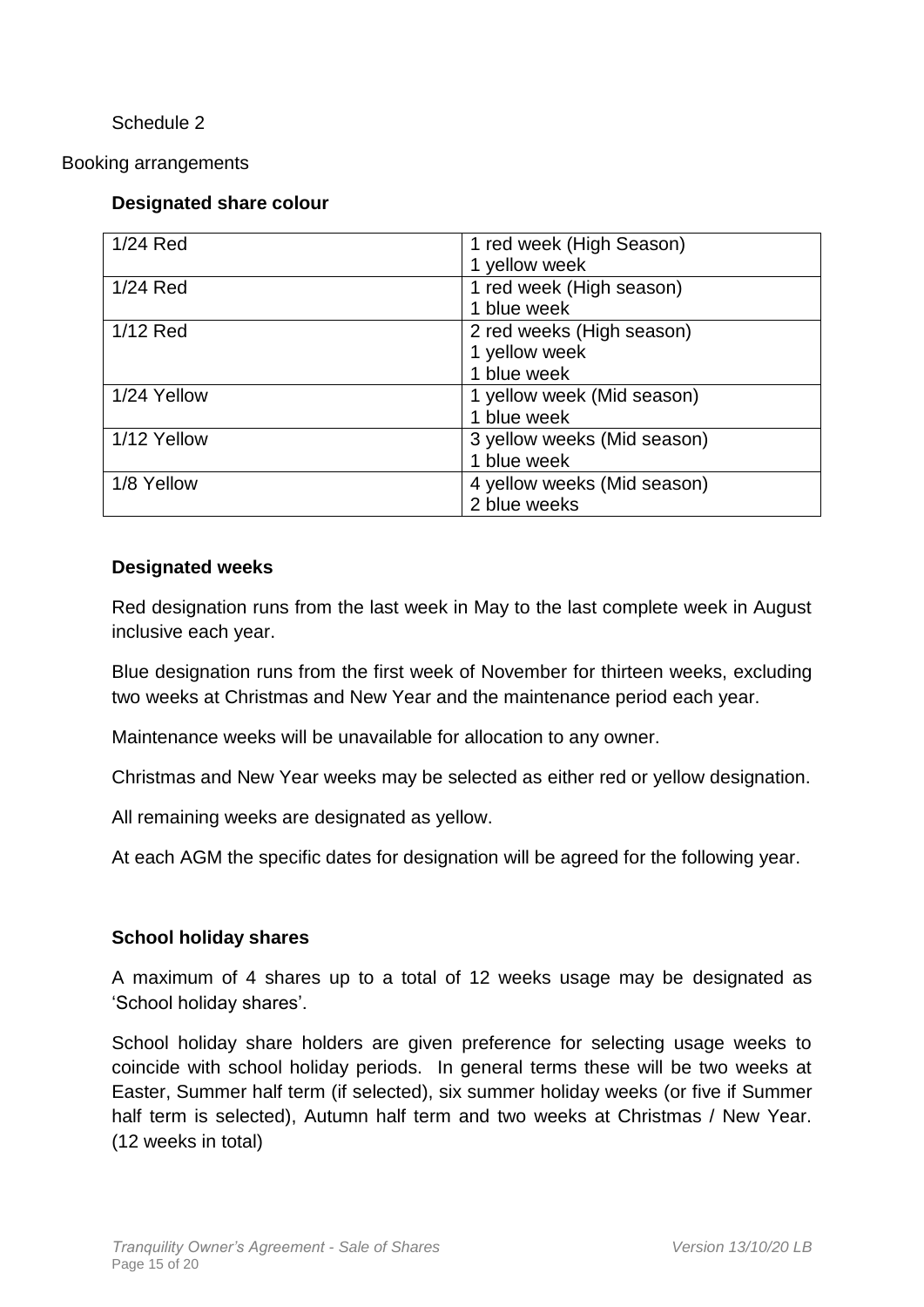School holiday weeks will be marked on the allocation calendar by the secretary following discussion at each AGM.

# **Order of allocation**

Owners select weeks in priority order according to the rotation shown below. School holiday share owners have priority only for the selection of school holiday designated weeks within the separate rotation shown below, however these shares maintain position within the main rotation for the purpose of blue season selection and should they choose to relinquish the right to school holiday designation.

School holiday share owners select red and yellow season weeks according to share holding, from the designated school holiday shares. The school holiday owners will maintain a rotation on a yearly basis according to the order shown below.

Should a school holiday share owner choose to select outside designated school holiday weeks, they shall revert to the order applicable within the non school holiday designated shares in that year and must notify the allocation secretary of this intention prior to the start of the allocation process.

Remaining red shares select high season weeks according to share holding.

Selection for yellow shares select mid season weeks according to share holding.

Order for selection is reversed for remaining yellow and all blue weeks according to share holding. See rotation below.

For every following year the owner who selected first in the current year will select last and each other owner will move up one place.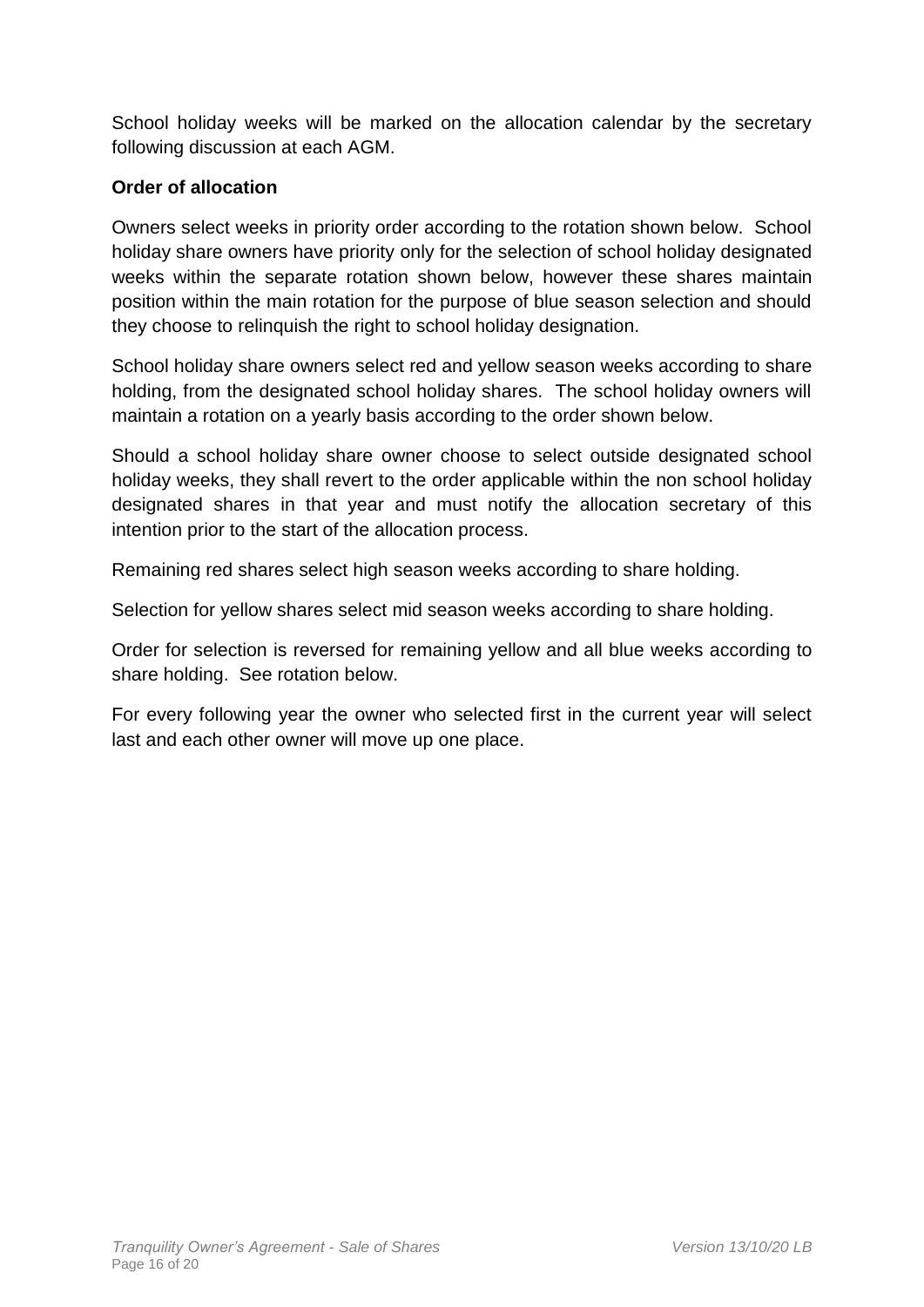## Rotation – example:

*Greyed letter denotes place in selection list but allocation not required. E.g. In main selection red high season – shares E,G retain place in list but have already selected school holiday weeks.*

| 18/19            | 19/20          | 20/21          | 21/22 | 22/23          | 23/24 | 24/25                                                                 | 25/26                   | 26/27          | 27/28                      | 28/29          | 29/30                                  |                                                  |
|------------------|----------------|----------------|-------|----------------|-------|-----------------------------------------------------------------------|-------------------------|----------------|----------------------------|----------------|----------------------------------------|--------------------------------------------------|
|                  |                |                |       |                |       |                                                                       |                         |                | Year                       | Year           | Year                                   |                                                  |
| Year 1           |                |                |       |                |       | Year 2   Year 3   Year 4   Year 5   Year 6   Year 7   Year 8   Year 9 |                         |                | 10                         | 11             | 12                                     | Movement of allocation                           |
|                  |                |                |       |                |       |                                                                       |                         |                | <b>School Holiday List</b> |                |                                        |                                                  |
|                  |                |                |       |                |       |                                                                       |                         |                |                            |                | Previous 1st place moves to last place |                                                  |
| Ε                | F              | G              | E     | F              | G     | E                                                                     | F                       | G              | Έ                          | F              | G                                      |                                                  |
| F                | G              | E              | F     | G              | E     | F                                                                     | G                       | E              | F                          | G              | Ε                                      |                                                  |
| G                | Ē              | F              | G     | E              | F     | G                                                                     | E                       | F              | G                          | E              | F                                      |                                                  |
|                  |                |                |       |                |       |                                                                       |                         |                |                            |                |                                        | Previous 1st place moves to last place           |
| G                | F              | E              | G     | F              | Ε     | G                                                                     | F                       | E              | G                          | F              | Ε                                      |                                                  |
| F                | Ē              | G              | F     | E              | G     | F                                                                     | Ē                       | G              | F                          | E              | G                                      |                                                  |
| Ē                | G              | F              | Ē     | G              | F     | Ē                                                                     | G                       | F              | Ē                          | G              | F                                      |                                                  |
| <b>Main List</b> |                |                |       |                |       |                                                                       |                         |                |                            |                |                                        |                                                  |
|                  |                |                |       |                |       |                                                                       |                         |                |                            |                |                                        | Previous 1st (and 2nd) place moves to last place |
| G                | А              | c              |       |                | А     | $\overline{\mathbf{c}}$                                               |                         |                | Α                          | $\overline{c}$ |                                        |                                                  |
| H                | B              | $\overline{D}$ | F     | $\overline{H}$ | B     | D                                                                     | F                       | $\overline{H}$ | B                          | $\overline{D}$ | F                                      |                                                  |
| A                | C              |                |       | A              | c     |                                                                       |                         | A              | C                          |                |                                        |                                                  |
| В                | D              | F              | Η     | B              | D     | F                                                                     | $\overline{\mathsf{H}}$ | B              | D                          | F              | Η                                      |                                                  |
| C                |                |                | А     | c              |       |                                                                       | A                       | c              |                            |                | А                                      |                                                  |
| D                | F              | H              | B     | $\overline{D}$ | F     | Η                                                                     | B                       | D              | F                          | Η              | B                                      |                                                  |
| Ē                |                | A              | с     |                |       | А                                                                     | c                       |                |                            | А              | с                                      |                                                  |
| F                | $\overline{H}$ | В              | D     | F              | Η     | B                                                                     | D                       | F              | Η                          | B              | D                                      |                                                  |
|                  |                |                |       |                |       |                                                                       |                         |                |                            |                |                                        | Previous first place moves to last place         |
| Κ                | L              | M              |       | J              | Κ     | L                                                                     | M                       | I              | J                          | Κ              | L                                      |                                                  |
| L                | M              |                | J     | Κ              | L     | M                                                                     | I                       | J              | Κ                          | L              | M                                      |                                                  |
| M                | ı              | J              | K     | L              | M     | ı                                                                     | J                       | Κ              | L                          | M              | I                                      |                                                  |
| I                | J              | K              | L     | M              | I     | J                                                                     | K                       | L              | M                          |                | J                                      |                                                  |
| J                | Κ              | L              | M     | T              | J     | Κ                                                                     | L                       | M              | 1                          | J              | K                                      |                                                  |
|                  |                |                |       |                |       |                                                                       |                         |                |                            |                |                                        | All places refer to main list                    |
| F                | Η              | В              | D     | F              | Н     | В                                                                     | D                       | F              | Η                          | B              | D                                      | Last on red list                                 |
| J                | Κ              |                | М     | ı              | Κ     | Κ                                                                     | L                       | M              |                            | J              | Κ                                      | Last on yellow list                              |
| Ė                | G              | A              | C     | E              | G     | A                                                                     | C                       | E              | G                          | A              | C                                      | Second from last on red list                     |
| T                | J              | Κ              | L     | M              | Т     | J                                                                     | Κ                       | L              | М                          | L              | J                                      | Second from last on yellow list                  |
| D                | F              | Н              | B     | D              | F     | Η                                                                     | B                       | D              | F                          | H              | B                                      | Third from last on red list                      |
| M                | 1              | J              | Κ     | L              | M     | L                                                                     | J                       | Κ              | L                          | M              | L                                      | Third from last on yellow list                   |
| C                | E              | G              | A     | c              | Έ     | G                                                                     | А                       | C              | Έ                          | G              | A                                      | Fourth from last on red list                     |
| L                | M              |                | J     | Κ              | L     | М                                                                     | L                       | J              | Κ                          | L              | М                                      | Fourth from last on yellow list                  |
| B                | D              | F              | H     | В              | D     | F                                                                     | H                       | B              | D                          | F              | Н                                      | Fifth from last on red list                      |
| Κ                | L              | М              | T     | J              | Κ     | L                                                                     | M                       | I              | J                          | Κ              | L                                      | first on yellow list                             |
| А                | C              | Ε              | G     | Α              | С     | E                                                                     | G                       | A              | С                          | E              | G                                      | third on red list                                |
| Н                | B              | D              | F     | Η              | B     | D                                                                     | F                       | Η              | B                          | D              | F                                      | Second on Red list                               |
| G                | Α              | С              | E     | G              | А     | с                                                                     | E                       | G              | Α                          | С              | E                                      | First on red list                                |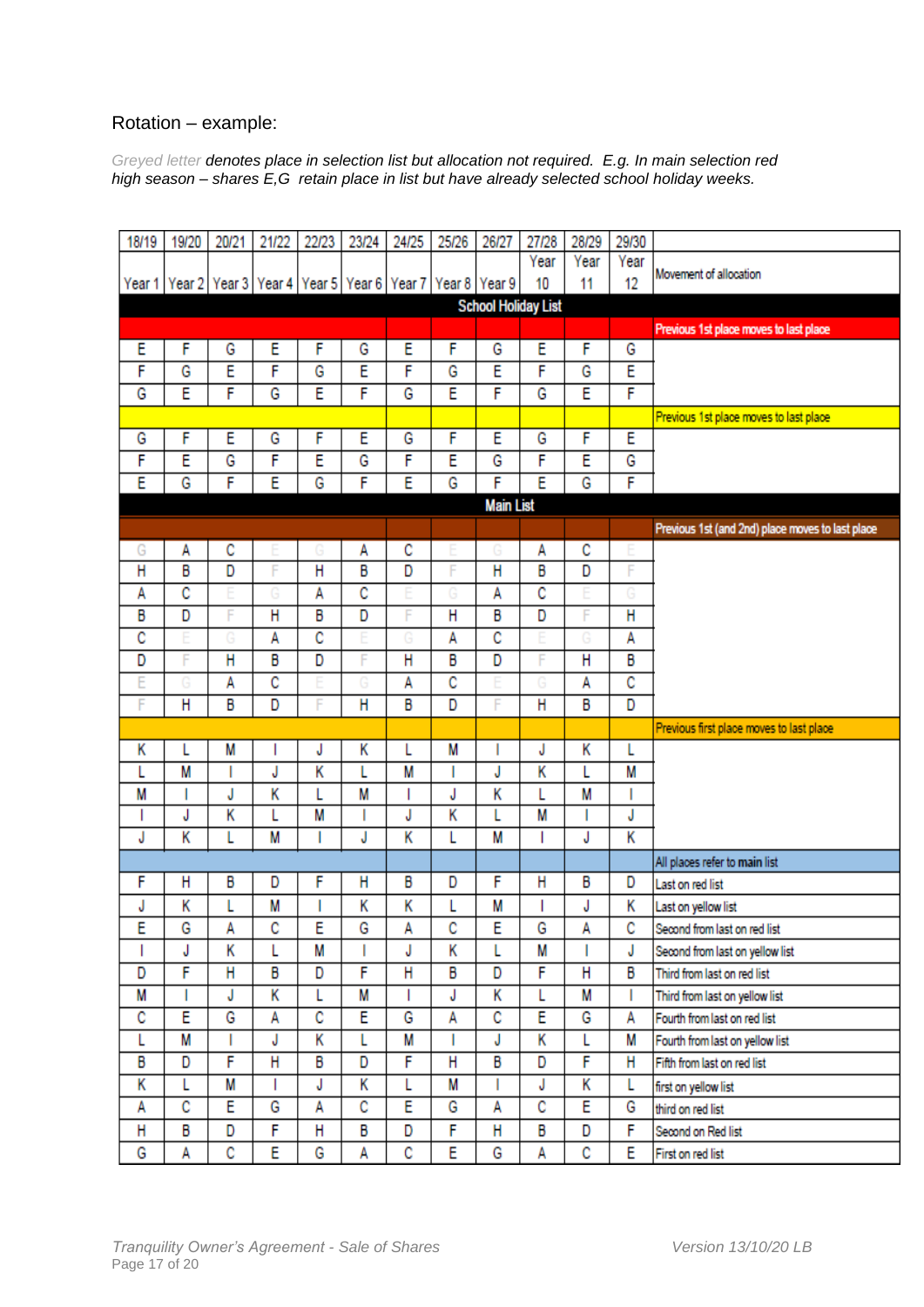# **Code of conduct**

- 1. The conditions set out in this schedule shall apply equally to the use of Tranquility by the owner and by any person or persons appointed by the owner to enjoy such use.
- 2. The owner shall not attempt to access Tranquility other than by following the appropriate procedures set out in schedule 2 to the agreement or as otherwise agreed with the other owners.
- 3. The owner shall return Tranquility to the designated mooring site as defined in schedule 4 to the agreement at the end of a period of use unless other arrangements have specifically been agreed with the following owners.
- 4. A full turn-round check must be completed at the end of each week's usage. This may be completed by the owner or booked at the outgoing owner's expense for the marina to complete. In either case the documentation to show that the turn-round check has been completed must be retained for inspection by the next owner and faults identified must be reported immediately.
- 5. The owner shall return Tranquility at the end of a period of use in the same condition as that in which it was found save only for the effects of reasonable wear and tear though normal usage. In particular the owner shall return Tranquility with a full tank of fuel and that the toilet tank has been pumped out to ensure an empty or virtually empty waste holding tank and full toilet water tank. The purchase of diesel and pump out are the responsibility of the owner and must not be added to the syndicate account. The owner must also ensure that the potable water tank is full wherever practicable but, if not possible contains a minimum of half a tank full to ensure sufficient water to enable the next owner to reach a suitable source of replenishment without suffering a shortage.
- 6. In addition the owner shall replace any empty gas bottle with a full bottle of similar size; this is a joint expense and should be charged to the syndicate account.
- 7. The owner shall ensure that all cutlery, crockery, glassware and domestic equipment on board is clean as well as cleaning any dirt from interior surfaces and exterior surfaces above the water line as far as is practicable.
- 8. The owner shall replace as soon as practicable and at their personal expense any items which are lost or damaged whilst they are in possession of Tranquility unless damaged by unavoidable wear and tear.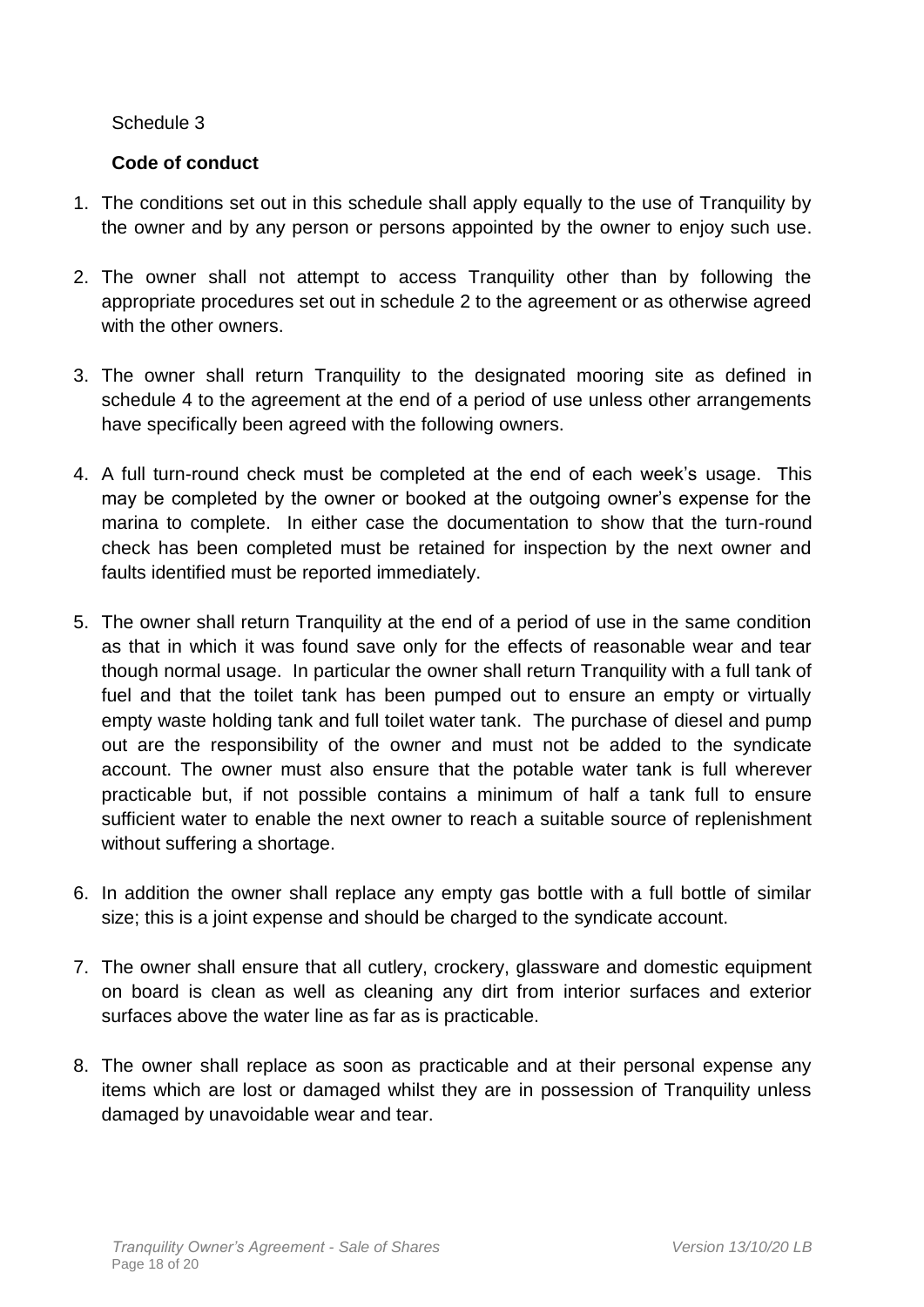- 9. No person shall be permitted to smoke within the interior of Tranquility; this includes any internal area between the stern doors and the bow doors. Any person smoking outside this area shall endeavour to prevent smoke entering the interior through open doors, windows or hatches.
- 10.The owner shall exercise their best endeavours to ensure that no damage or loss of equipment is suffered by Tranquility and also that no damage or loss is suffered by any third party as a result of the use of Tranquility. In the event of such loss or damage being suffered, the owner shall immediately note down the appropriate details in Tranquility's incident log book along with the details of any witnesses to the event in which loss or damage was suffered. The owner will then send a copy of these details to all other owners by email or post.
- 11.An incident log book will be supplied and kept on board and the owner currently on board is responsible for updating the log as required above. The owner is also responsible for updating the problems database, by following the notification process displayed on board.
- 12.The owner shall not wilfully cause loss or damage of any kind to be suffered by any other owner.
- 13.The owner shall be aware of and adhere to the various regulations and bylaws in force from time to time restricting the use of the inland waterways system and to give adequate consideration at all times to the safety of Tranquility, its passengers and any other party who may suffer the effects of Tranquility's presence.
- 14.The owner shall manoeuvre Tranquility only in those waterways covered by the current insurance policy and designated by Tranquility's current cruising licence or purchase the appropriate short term licence to cover additional inland waterways. Tranquility is not to be removed onto tidal waters.